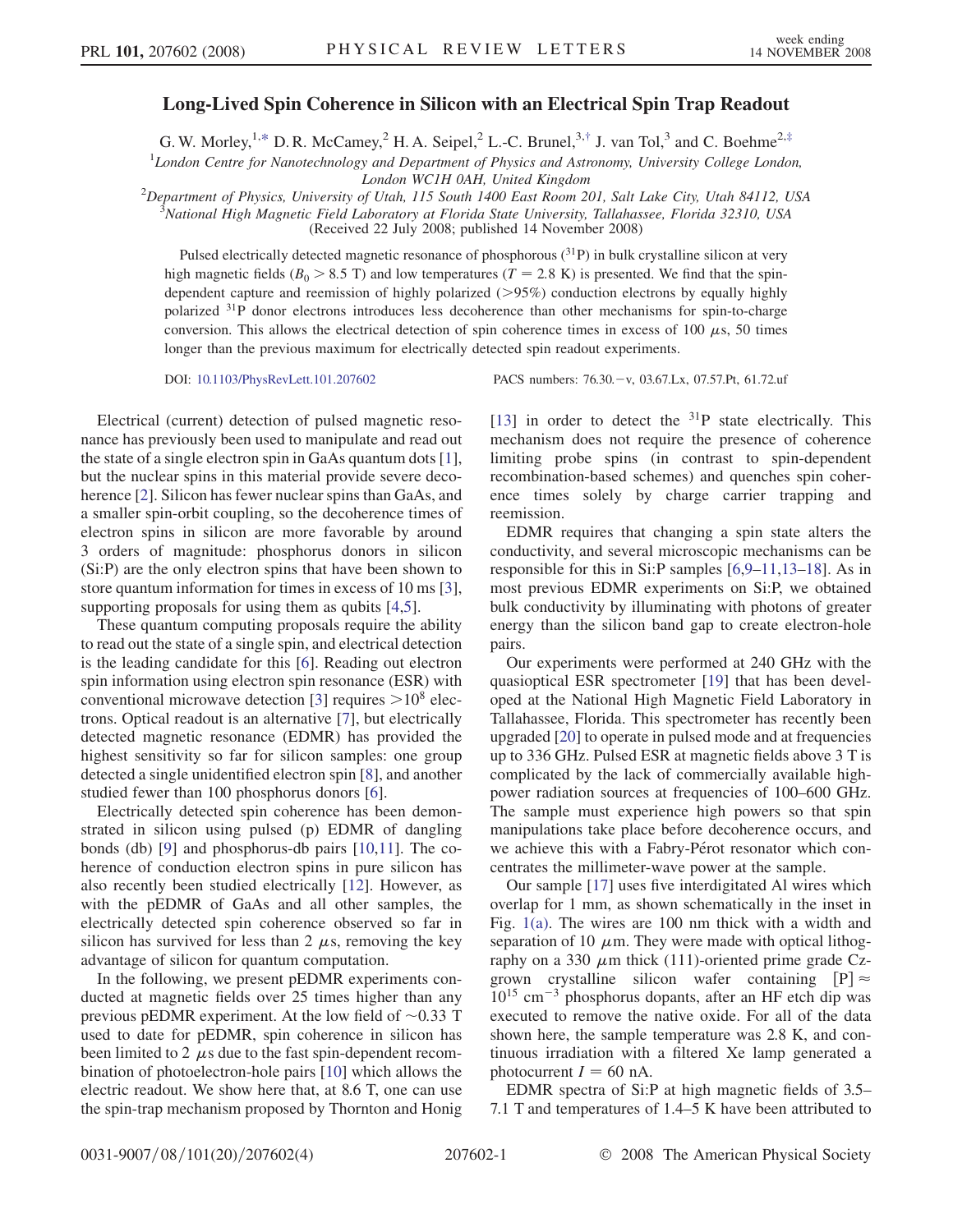<span id="page-1-0"></span>

FIG. 1 (color online). (a) 240 GHz electrically detected magnetic resonance spectrum of phosphorus donors in crystalline silicon. The two large resonances are separated by 4.2 mT, a signature of the hyperfine interaction with a phosphorus nuclear spin. The inset is a schematic of our experiment, shown in more detail in Fig. 1 of Ref. [[17](#page-3-0)]. (b) The spin of an excess electron in the conduction band is initially aligned with the applied field so the Pauli exclusion principle means it avoids the coaligned phosphorus spin. (c1) ESR flips the phosphorus spin. (c2) The conduction electron is trapped, reducing the current. (c3) An electron is reemitted, leaving the electron that remains in the opposite spin state.

spin-dependent trapping of photoexcited conduction electrons [\[13,18\]](#page-3-0). Figure 1(a) reproduces these spectra at the higher magnetic field of  $B_0 \sim 8.6$  T. The current is reduced when spin resonance conditions are satisfied. For higher temperatures, this mechanism becomes less significant as the thermal energy becomes larger than the trapping energy [[13](#page-3-0)]. Spin-dependent recombination of electronhole pairs is not significant for a magnetic field of 8.6 T and a temperature of 2.8 K because the large  $(>\!\!95\%)$ electronic polarization favors spin-dependent trapping. This polarization would provide a suitable starting state for electron spin-based quantum computation, even with many qubits.

The high-field resonance in Fig. 1(a) is larger than the low-field resonance due to the antipolarization of  $^{31}P$  nuclear spins [[21](#page-3-0)]. Sample heating due to the resonant ESR absorption of energy is negligible for these low P concentrations, so the signal we record cannot be explained as bolometry. In Fig. 1(a), the phosphorus spins produce two large resonance peaks centered near  $B_0 = 8.58$  T, while the broader silicon db signal is barely visible near  $B_0$  = 8.57 T, demonstrating that the <sup>31</sup>P-db mechanism usually seen at low fields [[10](#page-3-0),[11](#page-3-0)] is insignificant.

Figures 1(b),  $1(c1)$ ,  $1(c2)$ , and  $1(c3)$  depict the EDMR mechanism [\[13\]](#page-3-0) that is confirmed in this study whereby Pauli exclusion prevents conduction electron trapping unless millimeter waves flip the spin of the phosphorus donor electron.  $D^0$  is the neutral donor state in which one electron is bound to the phosphorus nucleus. Trapping a further electron produces the  $D^-$  state which has a higher energy but is still below the conduction band [[22](#page-3-0)].

To understand the dynamics of the process responsible for the strong <sup>31</sup>P signal at  $T = 2.8$  K, we have carried out pEDMR measurements similar to the recent coherent spin manipulation of P-db spins at low magnetic fields [\[10,11\]](#page-3-0). With these experiments, pulsed magnetic resonance is used to coherently control spin dynamics while current measurements probe the spin motion.

Figure 2 shows the transient electrical response to a single millimeter-wave pulse. With the magnetic field set to be away from the phosphorus resonance, there is no signal (not shown). This is in marked contrast to the microwave artifacts that are observed at lower fields [[9\]](#page-3-0). The sensitivity of some previous low-field experiments has been limited by these microwave artifacts, indicating that greater sensitivity may be available with pEDMR at high fields and low temperatures. The number of spins in our experiment is  $\sim 10^9$ , and for the current transient in Fig. 2 the single-shot sensitivity is  $\sim 5 \times 10^7$  spins, around 100 times higher than with millimeter-wave detection [\[20\]](#page-3-0). Furthermore, it has been found that the signal-tonoise ratio is independent of sample size in EDMR [[6\]](#page-3-0), so if our experiment scales in the same way, single electron spin detection (and therefore single nuclear spin readout [\[23\]](#page-3-0)) could be reached with a  $(100 \text{ nm})^3$  silicon sample.

With the magnetic field set to the phosphorus resonance, the current is seen to drop within 100  $\mu$ s and then recover with an exponential time constant of 2.5 ms. In the trapping and reemission picture described above, we attribute this



FIG. 2 (color online). Comparison of electrical and millimeterwave ESR detected spin readouts: the plots show an ESRinduced current response (dark data) and the ESR-measured inversion recovery (lighter data). In both experiments, a short (480 ns) pulse of 240 GHz radiation excites the silicon sample. On resonance, the current is strongly reduced, exponentially returning towards equilibrium with a decay time of  $2.5 \pm$ 0.1 ms. The millimeter-wave detected spin-lattice  $(T_1)$  relaxation time measured with the ''inversion recovery'' pulse se-quence [\[24\]](#page-3-0) is the same:  $2.5 \pm 0.1$  ms.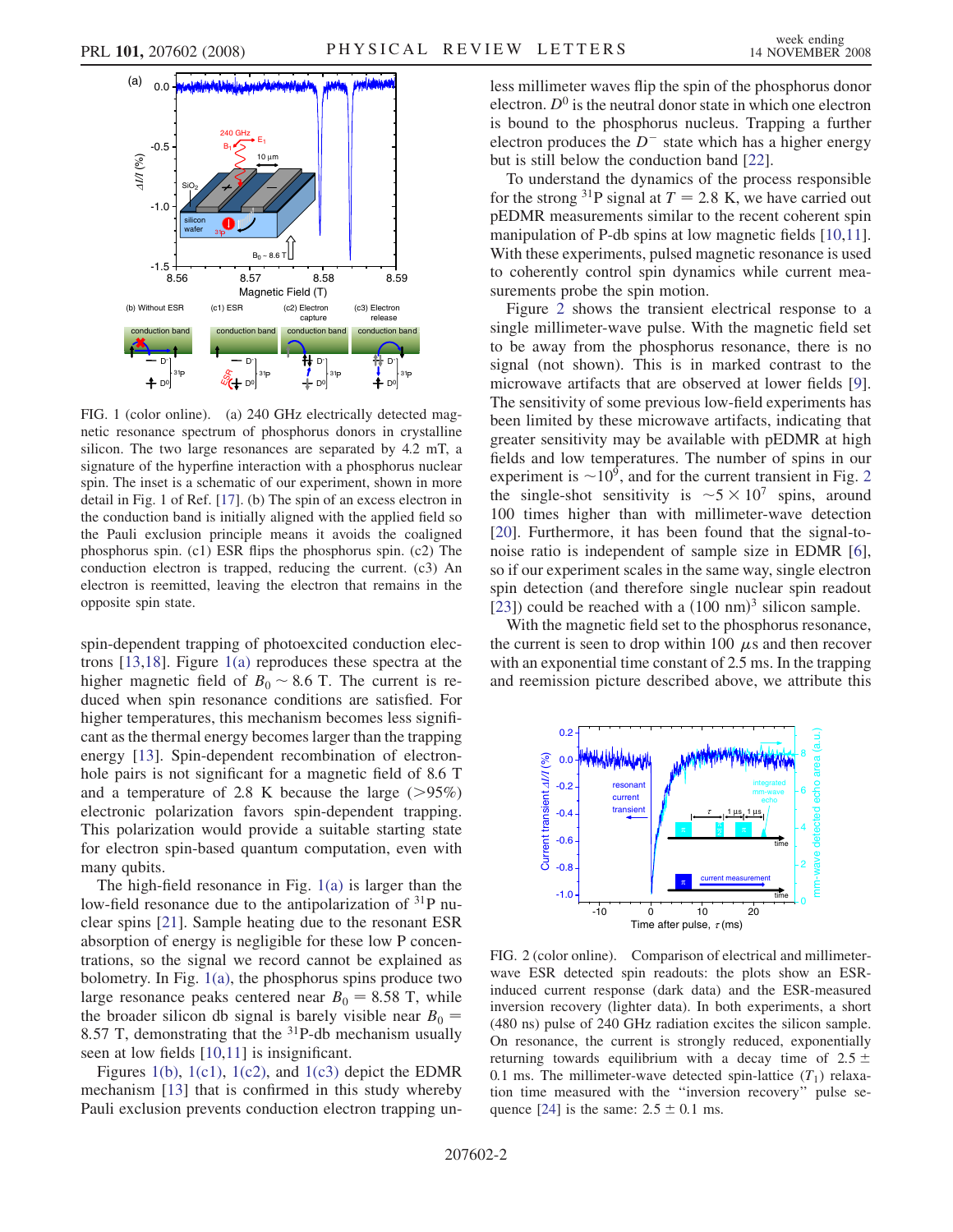<span id="page-2-0"></span>recovery to the gradual escape of trapped electrons from the phosphorus dopants. This results, for each trapping and reemission, in the formation of an anticorrelated spin pair consisting of the donor electron and the emitted (flying) electron. As the process of trapping and reemission randomizes the spin state of the electron that remains on the phosphorus dopant, this constitutes a  $T_1$  relaxation process.

The dynamics of spin  $T_1$  processes can be measured with pulsed ESR experiments, so a test of the trapping and reemission picture becomes possible: the measured current transient and the pulsed ESR-measured  $T_1$  time must agree if this model is correct. Pulsed ESR uses inversion recovery experiments to measure  $T_1$ : the return to polarization of antipolarized spins is recorded with the pulse sequence  $\pi$ - $\tau$ - $\pi$ /2-t- $\pi$ -t-echo [[24](#page-3-0)]. In this sequence, the first pulse inverts the spins, and the rest of the sequence measures the magnetization returning to equilibrium as a function of the delay time  $\tau$ . For the Si:P inversion recovery data shown in Fig. [2](#page-1-0), the delay time  $t = 1 \mu s$ ,  $\pi = 600 \text{ ns}$ , and the delay time  $\tau$  is incremented on the x axis. The comparison with the real-time pEDMR current transient shows an excellent agreement, confirming the trapping and reemission model.

The data in Fig. [2](#page-1-0) show that the spin-dependent trapping and reemission process provides a 31P donor electron spin readout with two time scales:  $100 \mu s$  and  $2.5 \text{ ms}$ . As shown below, one can attribute these times to the processes of trapping and reemission, respectively. Both of these time scales are significantly longer than the previous barrier of 2  $\mu$ s which was found for the spin-dependent <sup>31</sup>P-db electron-hole recombination mechanism [[10](#page-3-0)]. We want to stress, however, that, as all EDMR experiments require electronic processes for spin readout, these will always introduce barriers to coherence. For the case of the trapping and reemission process discussed here, the barrier is established by the trapping (or capture) time of a free charge carrier, and, as such, it can be controlled by the excess charge carrier density within the sample.

In order to investigate the influence of the trapping process on spin relaxation, we studied spin coherence using the trapping and reemission mechanism. First, we carried out electrically detected transient nutation experiments (not shown) which revealed Rabi oscillations that decay after a few microseconds. These measurements provided a measure for the pulse duration needed to produce a spin rotation of 180 $^{\circ}$  (480 ns), and this was used as a  $\pi$ pulse for the experiments presented in Figs. [2](#page-1-0) and 3. The decay of the Rabi oscillations is only a lower limit for the decoherence time.

To measure the quantum coherence time  $(T_2)$  of the system, we carried out electrically detected spin-echo experiments [\[10\]](#page-3-0). The three-pulse sequence used for this is shown schematically in the inset in Fig. 3(a). The experiment begins with a conventional Hahn echo sequence consisting of a  $\pi/2$  pulse separated by a time  $\tau$  from a  $\pi$ pulse; this produces a magnetization perpendicular to the



FIG. 3 (color online). (a) An electrically detected spin echo observed using the pulse sequence illustrated in the inset. (b) Comparison of electrically detected (dark data) and radiation-detected (lighter data) spin-echo decays which reveals the same value for  $T_2$ . The smooth decay curves are fits with the function  $\exp(-2\tau/T_2 - 8\tau^3/T_S^3)$  which has previously [\[3,25\]](#page-3-0) been used to describe Si:P with naturally occurring <sup>29</sup>Si.  $T_2$  is the intrinsic spin coherence time, and the dephasing due to  $^{29}$ Si nuclear spins is characterized by  $T<sub>S</sub>$ . Three electrically detected echoes are shown with their time axes expanded by a factor of 20 for clarity and with their y-axis units equal (but arbitrary).

8.6 T applied magnetic field. An extra  $\pi/2$  readout pulse is then swept through the Hahn echo sequence to produce the data in Fig. 3(a). The readout pulse is needed because the measured current is sensitive to the magnetization parallel to the applied magnetic field: the difference between spin up and spin down. The V-shaped data observed in the leftmost pulse are due to the difference between a  $\pi$  pulse (beginning and end of V) and a  $\pi/2$  pulse (centre of V). The echo increases the current because it leaves the P spin aligned with the applied field.

The square points in Fig. 3(b) reveal the coherence decay  $(T_2)$  times of the electrically detected spin echoes. The dependence of echo intensity on the pulse separation time  $\tau$  reveals  $T_2 = 160 \mu s$ . This  $T_2$  time was obtained by fitting with the function  $\exp(-2\tau/T_2 - 8\tau^3/T_5^3)$  [\[3,25\]](#page-3-0) and can be compared with the values previously measured using traditional microwave detection of 240 [[26](#page-3-0)], 300 [\[25\]](#page-3-0), and 2800  $\mu$ s [\[3\]](#page-3-0). Previous electrically detected measurement of Si:P at the lower field of 0.35 T found  $T_2$  < 2  $\mu$ s [\[10,27\]](#page-3-0). While these experiments used higher temperatures (up to 6.5 K) and P concentrations (up to  $10^{17}$  cm<sup>-3</sup>), the  $T_2$  was nonetheless limited by the fixed electronic transition rate of the low-field EDMR mechanism. We have been able to record a longer coherence time by using a different mechanism, with a much slower tran